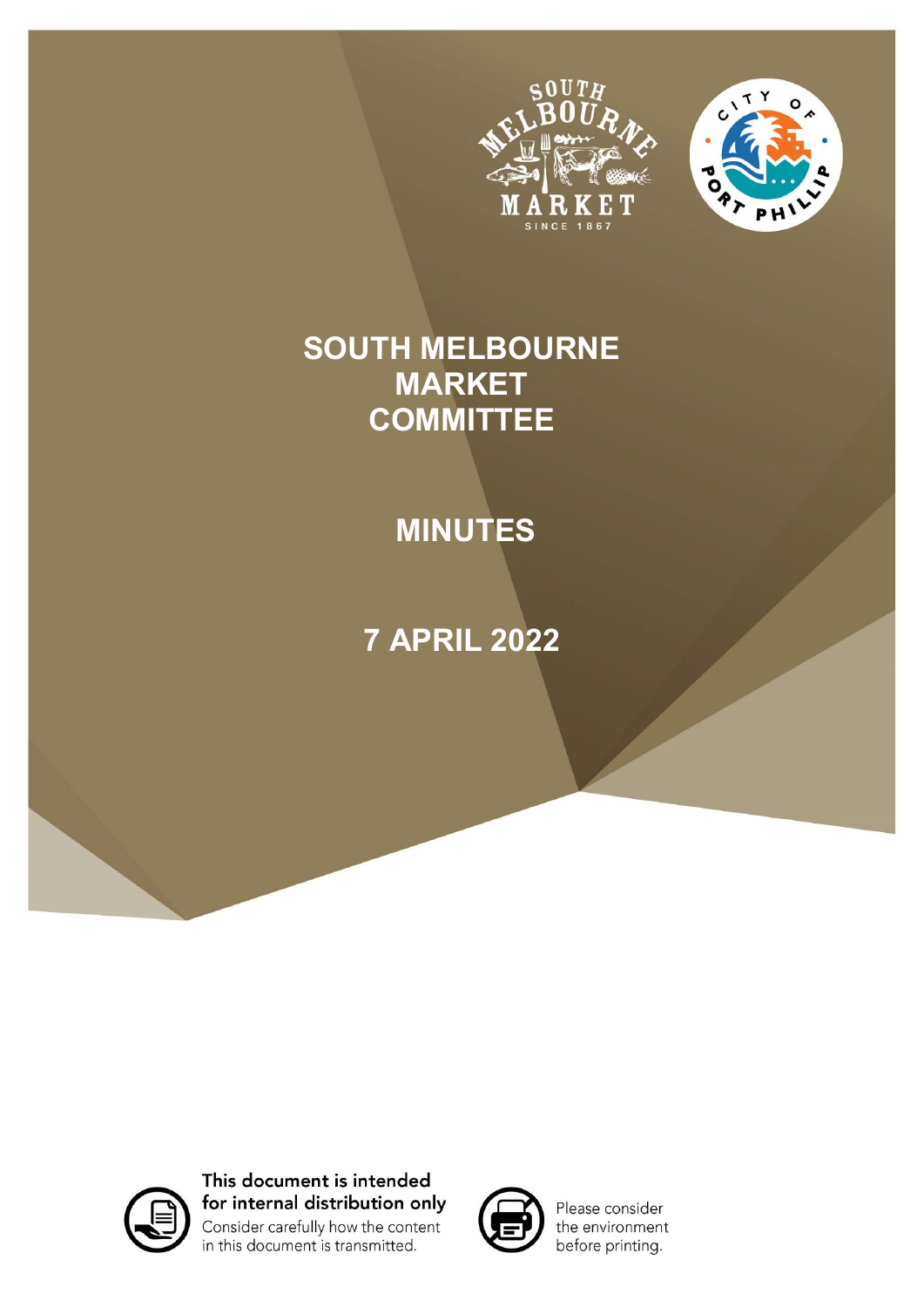

## **MINUTES OF THE SOUTH MELBOURNE MARKET COMMITTEE HELD 7 APRIL 2022 IN COUNCIL CHAMBERS, ST KILDA TOWN HALL**

The meeting opened at 6:00pm.

#### **ATTENDING MEMBERS**

Joanne Plummer (Chairperson), Andrew Danson (Independent Member), Simon Talbot (Independent Member), Cr Heather Cunsolo

#### **ATTENDING OFFICERS**

Claire Stevens, General Manager Governance and Organisational Capability; Sophie McCarthy, Acting South Melbourne Market Executive Director; Ross Williamson, Head of Retail and Business Development; Paul Ryan, Head of Asset Development and Operations; Meagan Scott, Marketing Coordinator; Erin Quin, Coordinator Customer Experience & Business Support

*The City of Port Phillip respectfully acknowledges Traditional Owners of our land. We pay our respect to their Elders, both past and present. We acknowledge and uphold their continuing relationship to this land.*

# **1. APOLOGIES**

Mayor Marcus Pearl

### **2. CONFIRMATION OF MINUTES**

#### **MOVED Members Cunsolo/Danson**

That the minutes of the South Melbourne Market Committee held on 17 February 2022 be confirmed.

**The MOTION was CARRIED.**

### **3. DECLARATIONS OF CONFLICTS OF INTEREST**

Andrew Danson – Item 8.4 Debtors Report.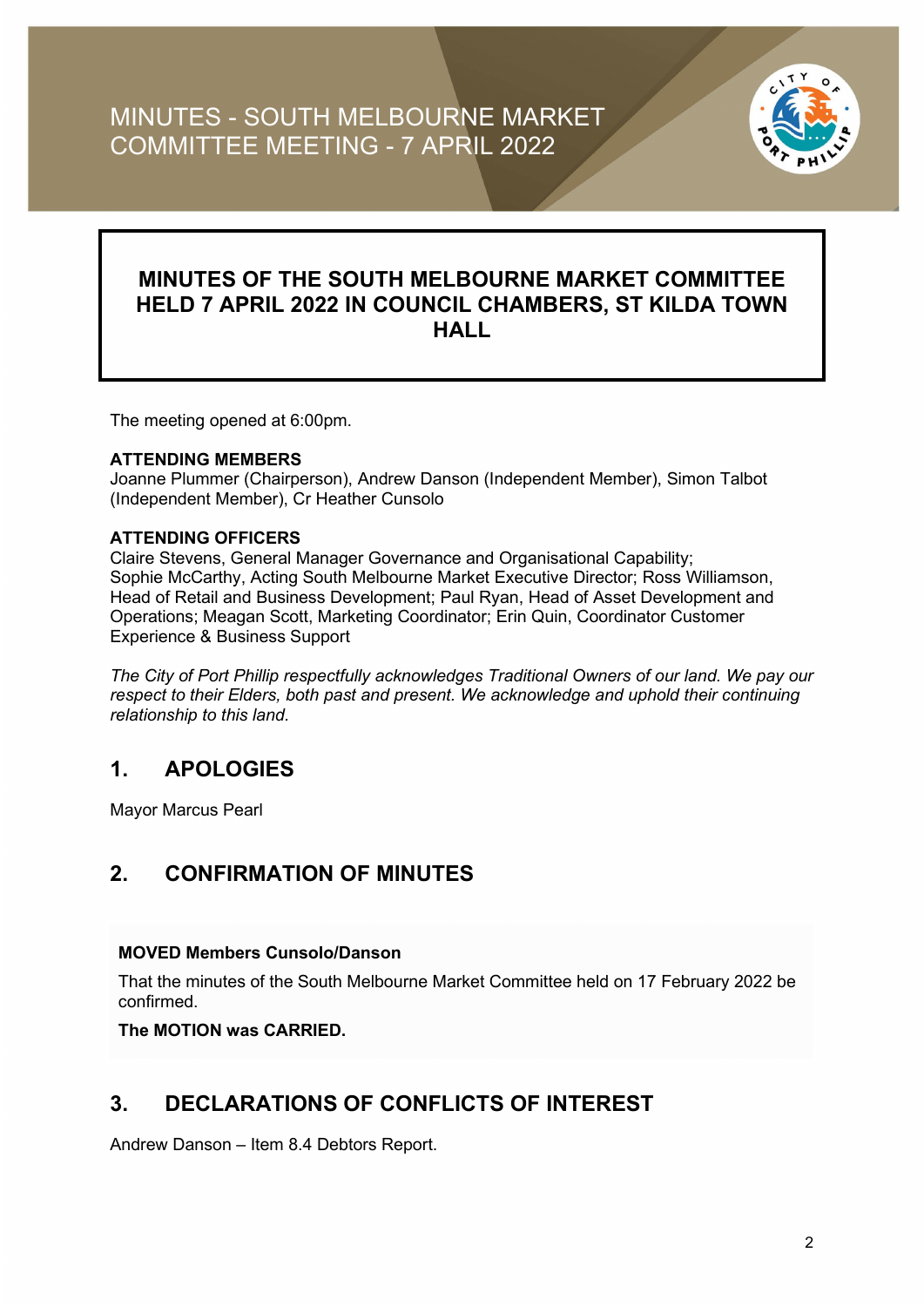

# **4. ACTION ITEMS**

Nil.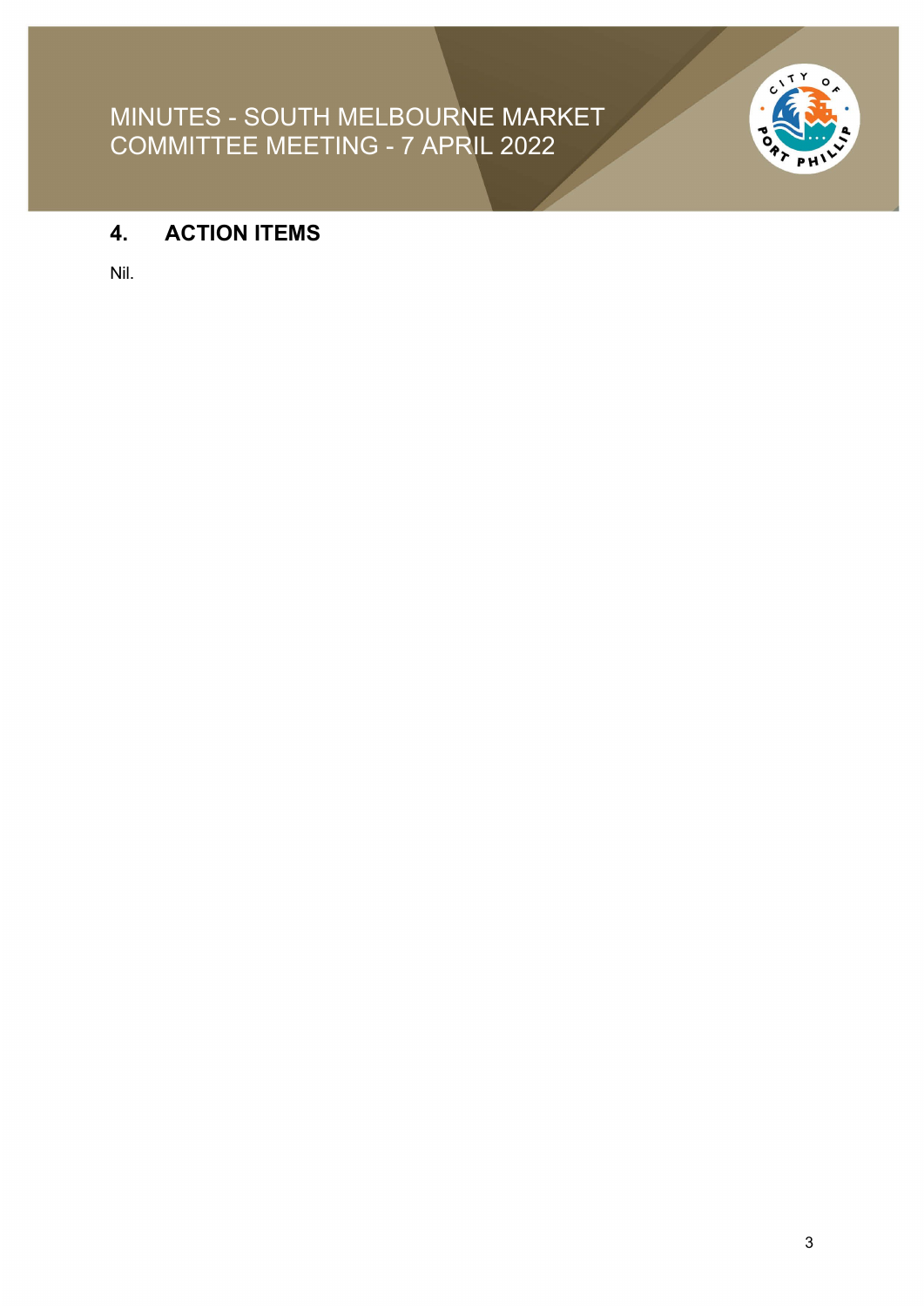

### **5. PRESENTATION OF MANAGERS REPORT**

#### **5.1 EXECUTIVE DIRECTOR'S REPORT**

**Purpose:** To update the Committee with current, relevant information from the Market.

The Committee noted that:

- Thanks to State Government funding for the outdoor activation on Cecil Street, there is a full program of kids activities scheduled for the Easter holidays
- The tribute to the Mussel Festival was a success and drew visitors to the Market visitation was at pre-COVID levels on the long weekend.

#### **MOVED Members Cunsolo/Talbot**

That the Committee note the Executive Director's report.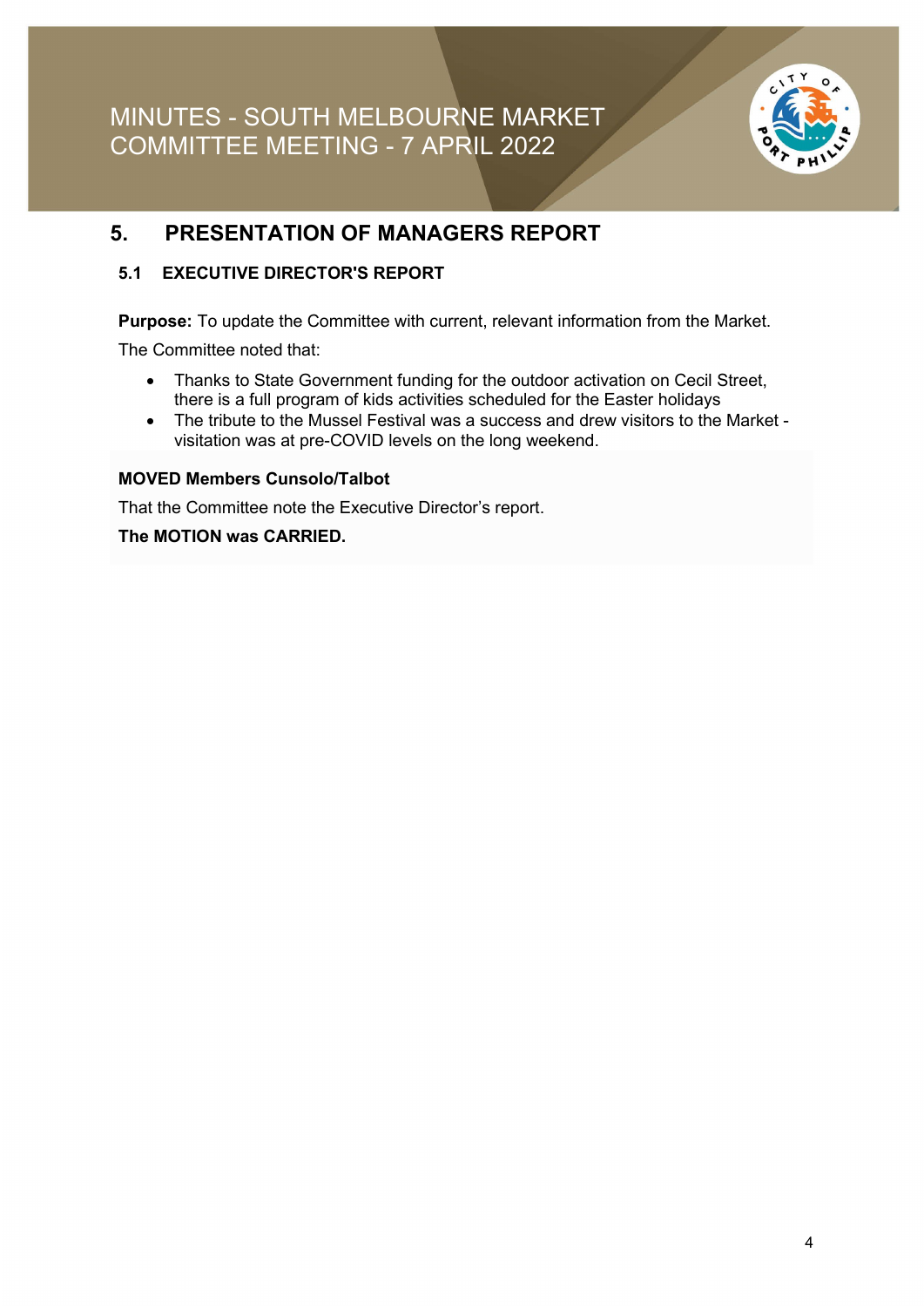

## **6. SOUTH MELBOURNE MARKET REPORTS**

#### **6.1 FINANCE REPORT**

**Purpose:** To update the Committee on the March month-end financial results of the Market.

The Committee noted that:

- Council will continue to provide rent relief until end June.
- Rent relief was higher than expected in January due to the Omicron wave but has since continued to reduce each month.
- Parking revenue is down and cannot be made up; Market Management (MM) are trying to find savings to offset the reduced income.

#### **MOVED Members Danson/Cunsolo**

- 1. That the Committee note the March 2022 month-end financial results
- 2. That MM undertake a cost benefit analysis of events including whether they increased visitation and feedback post event.

**The MOTION was CARRIED unanimously.**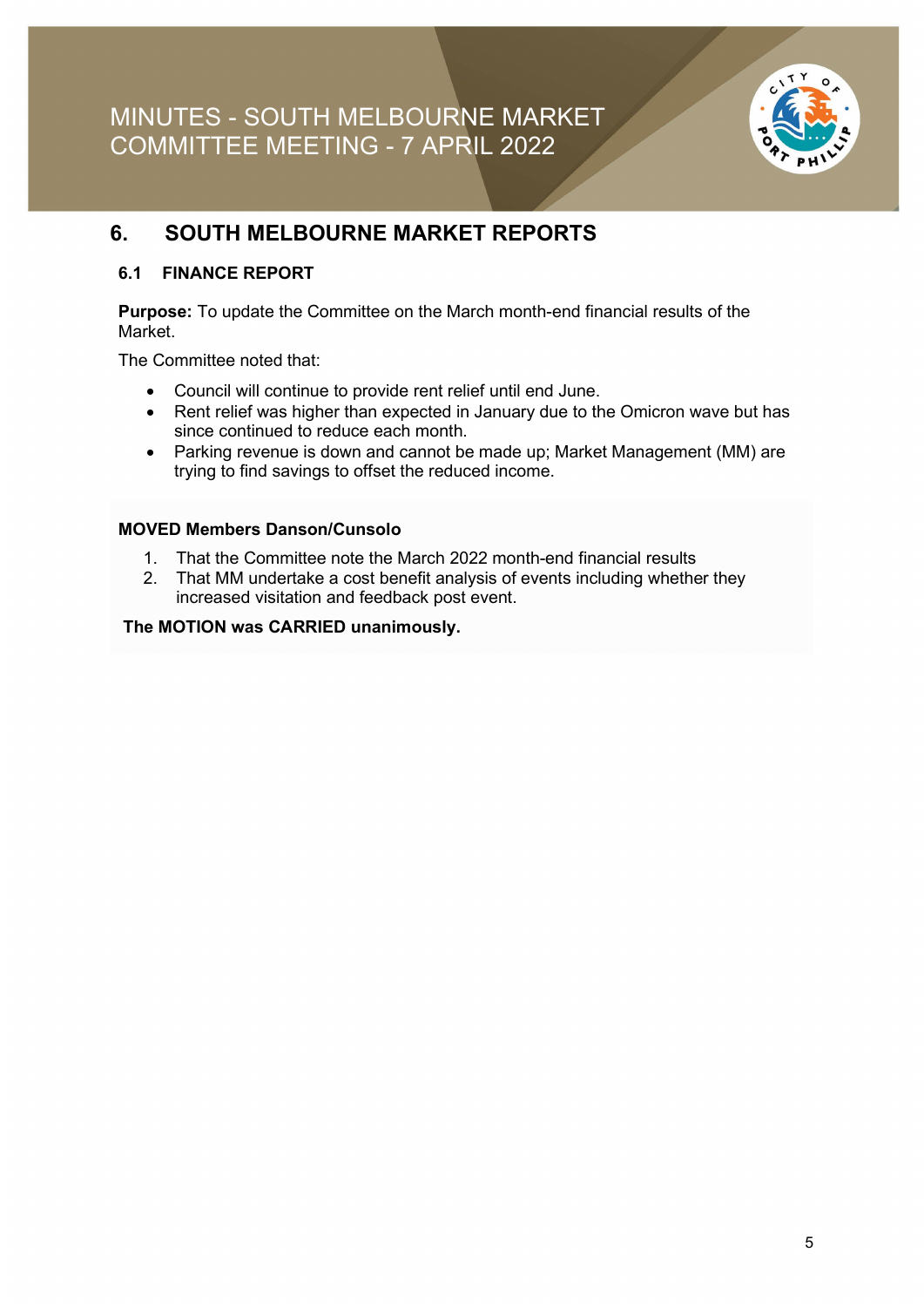

#### **6.2 MARKET ATTENDANCE REPORT**

**Purpose:** To provide the Committee with analysis of attendance at South Melbourne Market.

The Committee noted that:

- Interstate tourism is back and international visitation is also starting to increase.
- Events are driving publicity and visitation to the Market.

#### **MOVED Members Talbot/Danson**

That the Committee note the attendance report.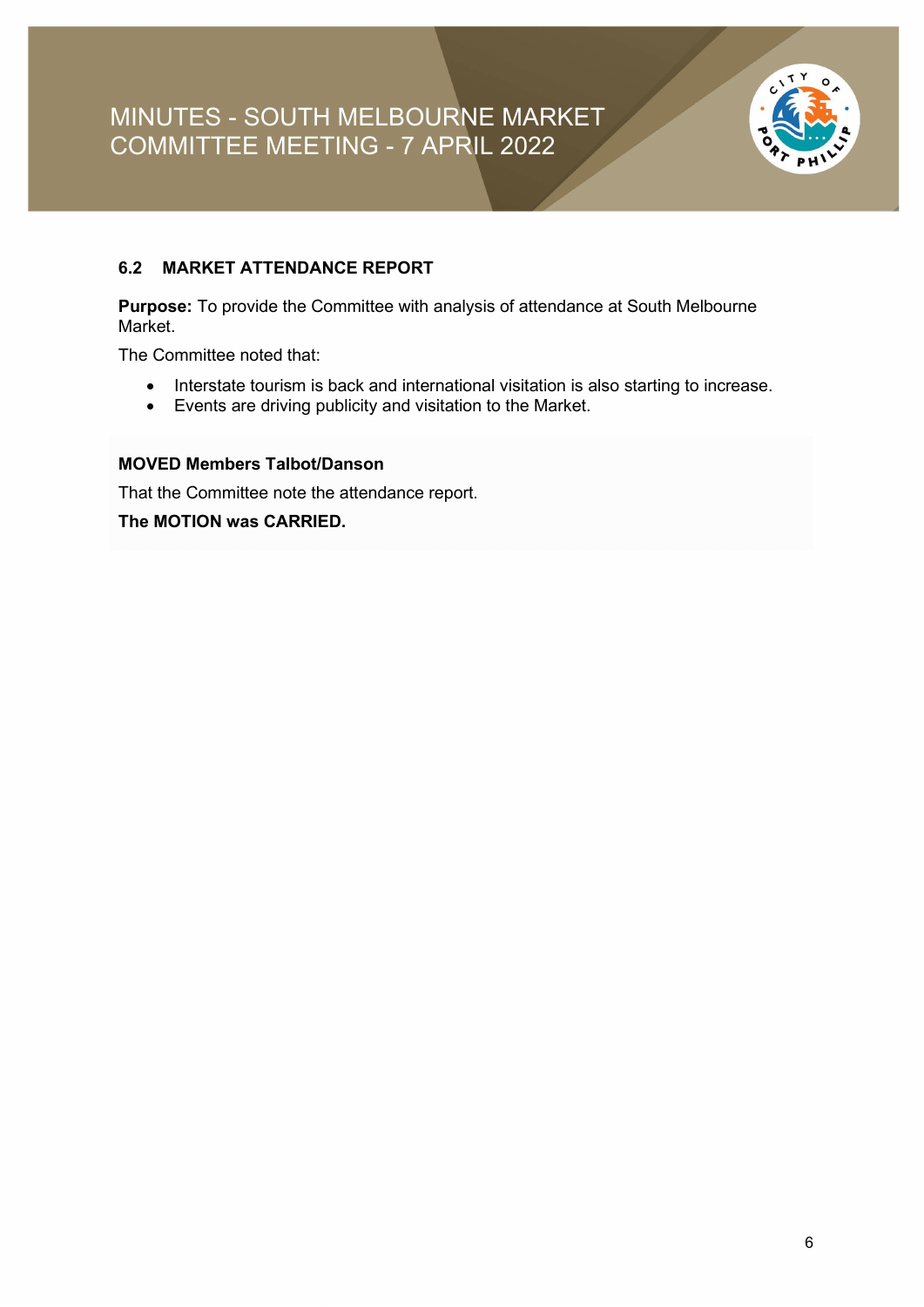

#### **6.3 TRADER UPDATE**

**Purpose:** To provide an update on Trader activity.

The Committee noted that the rent relief table was missing from the report and is as follows:

| <b>Month</b> | <b>Rent relief</b> |                  |
|--------------|--------------------|------------------|
| Jul-21       | 225,436            | lockdown 3 weeks |
| Aug-21       | 265,254            | lockdown         |
| Sep-21       | 247,809            | lockdown         |
| Oct-21       | 189,185            | lockdown         |
| Nov-21       | 55,328             |                  |
| $Dec-21$     | 64,372             |                  |
| $Jan-22$     | 95,502             | Omicron          |
| Feb-22       | 46,221             |                  |
| Total        | 1,189,107          |                  |

#### **MOVED Members Danson/Talbot**

That the Committee note the Trader Update Report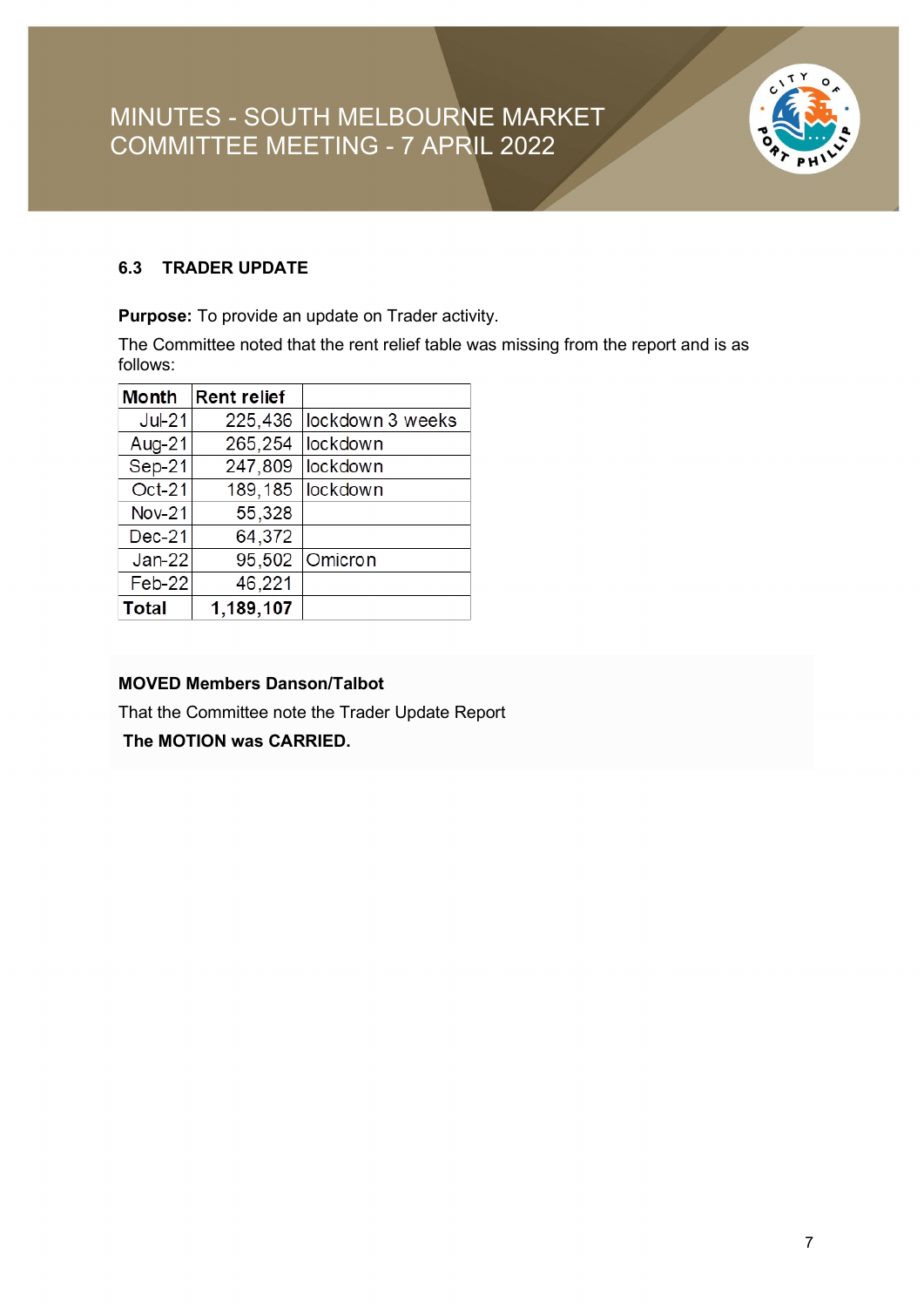

#### **6.4 SMM PROJECTS UPDATE**

**Purpose:** To update the Committee of capital projects in progress at the Market.

The Committee noted that:

- The compliance works on the centre stairs is soon to commence.
- MM is working to minimise interruptions to traders as much as possible and are providing two week forecast updates to keep them informed on the status of projects.

#### **MOVED Members Cunsolo/Danson**

That the Committee note the Project Update report and proposed schedules.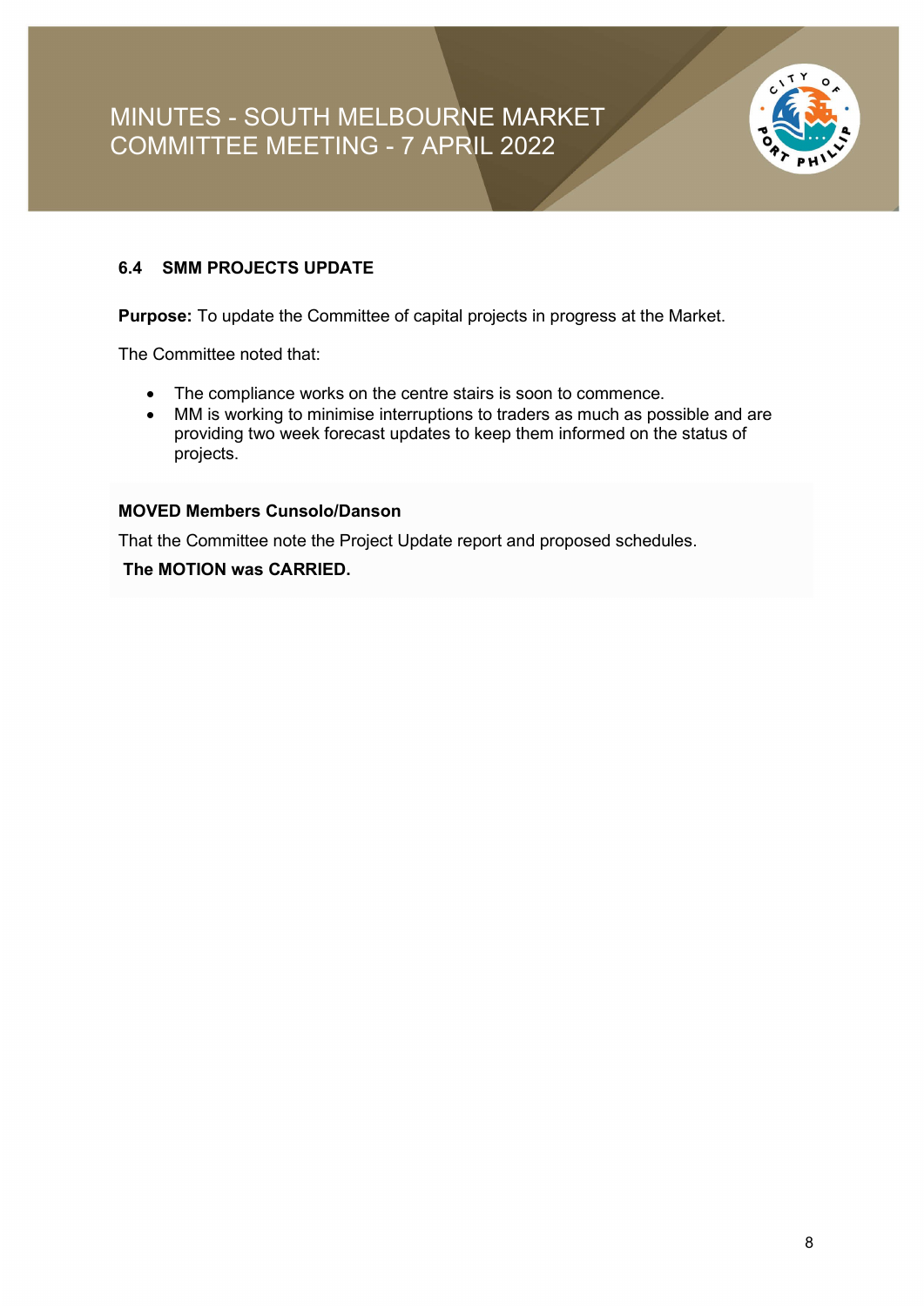

#### **6.5 ENVIRONMENTAL SUSTAINABILITY REPORT**

**Purpose:** To provide an update on the Market's environmental sustainability performance The Committee noted that the Market was tracking well on its sustainability outcomes.

#### **MOVED Members Talbot/Danson**

That the Committee note the Environmental Sustainability report. **The MOTION was CARRIED.**